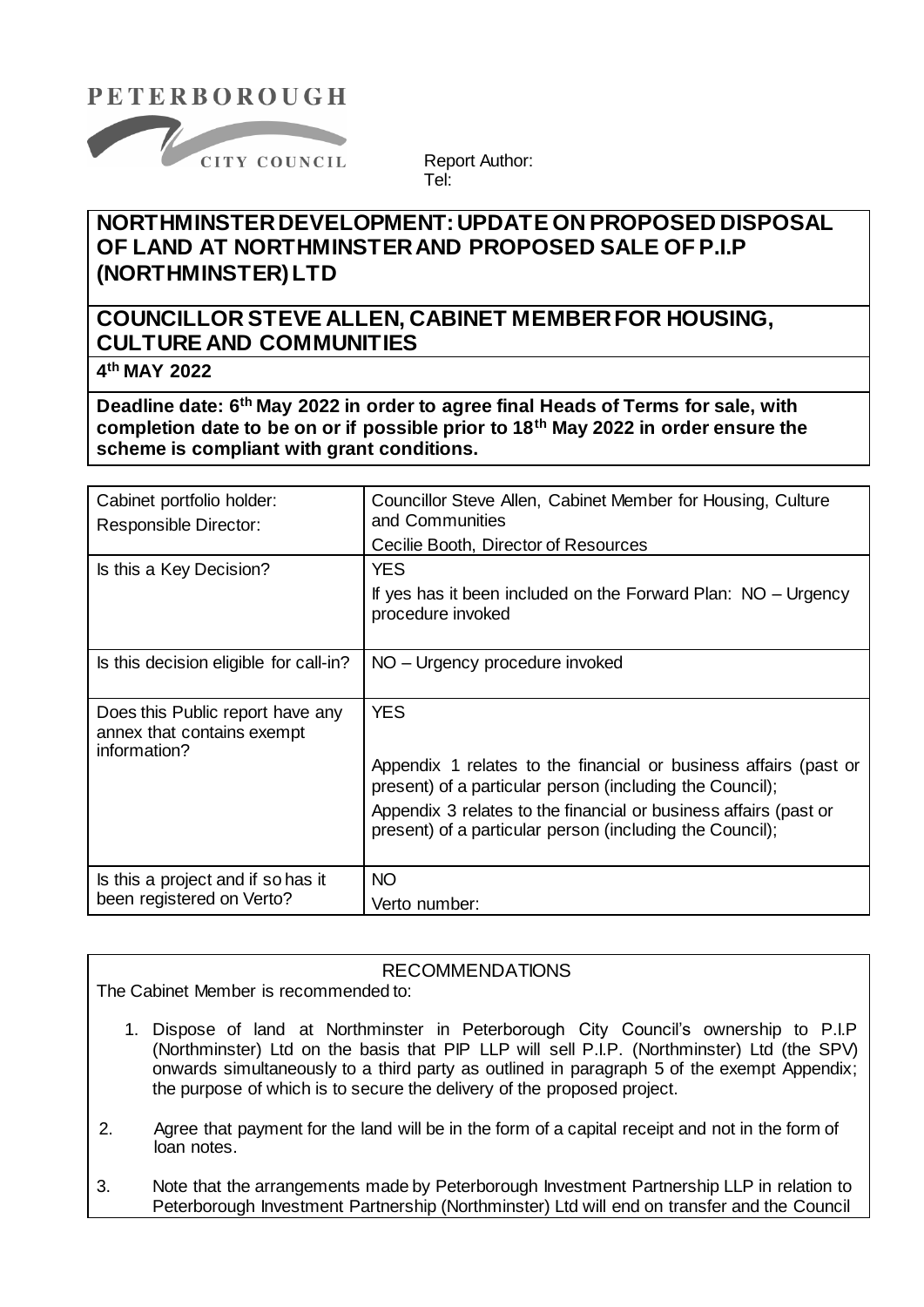will receive a distribution of the amount of money left in PIP Northminster after reasonable and verifiable costs.

- 4. Notes the proposed completion date of (or prior to) 18th May 2022.
- 5. Agrees that any final amendments to the transaction are delegated to the Director: Resources and Director: Law and Governance in consultation with the Cabinet Member for Resources

### **1. PURPOSE OF THIS REPORT**

- 1.1 This report is to provide an update to the decision made at Cabinet on 21st February 2022 in relation to the proposed disposal of land at Northminster. Since that time the proposed transaction has changed, and those changes require a new decision. The proposed sale of the Northminster land is within the terms of the decision made in February. However, a number of other changes require an update and additional decisions. Given the timing of the proposed land transfer completion in mid-May 2022, decisions are necessary via urgency procedures.
- 1.2 Appendix 1 to Appendix 3 are NOT FOR PUBLICATION in accordance with paragraph (s) 3 of Schedule 12A of Part 1 of the Local Government Act 1972 in that it contains commercially sensitive information relating, namely relating the financial terms of a land transaction and parties to that transaction which have yet been finalised. The public interest test has been applied to the information contained within the exempt annex and it is considered that the need to retain the information as exempt outweighs the public interest in disclosing it as to do so would prejudice commercial negotiations.
- 1.3 With the approval of the Chairman of the Growth, Environment and Resources Scrutiny Committee and the Monitoring Officer, the urgency procedure, special urgency procedure, and waiver of call-in procedure have been invoked to suspend the requirement to publish the decision on the forward plan for 28 days, to suspend the requirement to publish the report for five days in advance of the decision being taken, and the requirement to subject the decision to a three day call-in period. These procedures have been invoked in order to enable the Council's decision to allow the sale and onward sale to take place simultaneously with a required completion date imminently to allow the third party to finalise its arrangement for the development of the site. These dependencies have only come to light recently, as has the presence of the third party and so it was not known at the time of the previous report to Cabinet in February 2022 and the date can not be deferred to the next Cabinet meeting.

### **2. TIMESCALES**

| Is this a Major Policy | <b>NO</b> | If yes, date for | N/A |
|------------------------|-----------|------------------|-----|
| Item/Statutory Plan?   |           | Cabinet meeting  |     |

## **3. BACKGROUND AND KEY ISSUES**

3.1 Cabinet approved the proposed sale of the land at Northminster to the Peterborough Investment Partnership (PIP), as set out in the report included at Appendix 2 and exempt Appendix 3 for information. The Cabinet decision included proposed completion dates, with phased completion dates of 31 March 2022 and 30 June 2022, subject to final valuation and compliance with best consideration requirements in line with the joint venture agreement with the PIP and with final terms delegated to the Director of Resources and Director of Law and Governance in consultation with the Cabinet Member for Finance.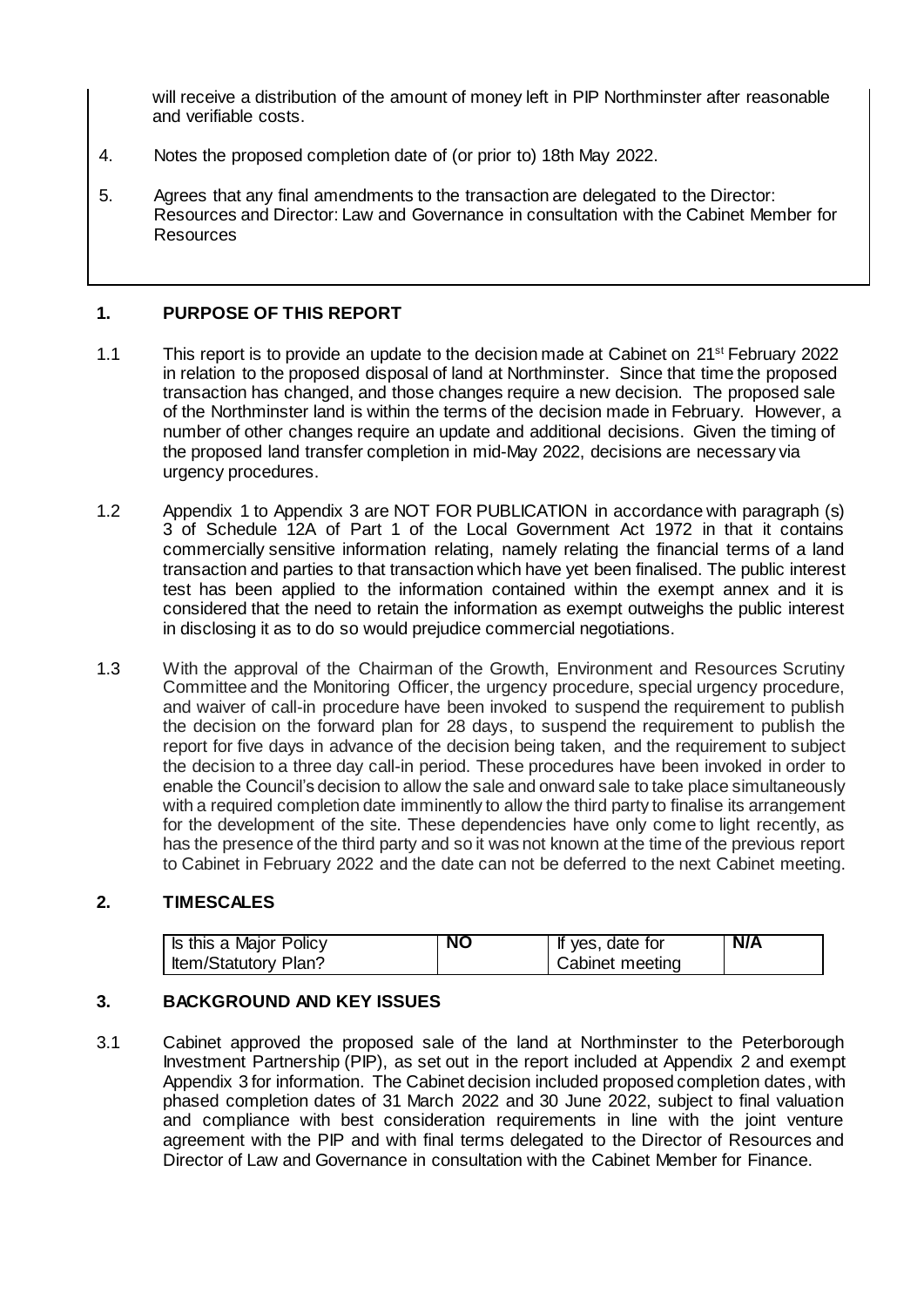- 3.2 This report includes at confidential Appendix 1 information relating to the final draft Heads of Terms for the sale of land, which are financially within the decision made in February. It also includes new information relating to the new external valuation carried out to support the decision to sell the land.
- 3.3 On sale of PIP (Northminster) Ltd, the Council will no longer have a role in that company and its current directors will resign. It should be noted that the Council representatives on P.I.P LLP and any subsidiaries have recently resigned and been replaced by two new Members, in order to avoid possible conflicts of interest in decision making.

3.4

This update is also to provide information about changes to the buyer, cited in the February Cabinet report as the PIP. Since then, the PIP has confirmed that the sale will be to its wholly owned subsidiary P.I.P (Northminster) Ltd.

3.5

This report also informs Cabinet about the proposed sale by PIP of the entire share capital of P.I.P. (Northminster) Ltd, after P.I.P.(Northminster) Ltd has acquired the land at Northminster, to a third party. This decision will be taken by the P.I.P Members, who are the Council, represented by Adrian Chapman and Tom Hennessy, and Peterborough Partnership Ltd a Guernsey company represented by David Taylor. Details about this proposed sale, including details about the third party, which at this stage is commercial sensitive and therefore confidential, are also included in confidential Appendix 3. The reason for the onward sale is to ensure that the proposed development, which includes 100% Build to Rent affordable housing, and which attracts grant provided by the Cambridgeshire and Peterborough Combined Authority, is funded and delivered. The sale allows a seamless transition to the Third Party to facilitate continuity on site. The Cabinet Member is asked to support this decision.

## **4. CONSULTATION**

4.1 No specific consultation has taken place. The report is an update to a previous report with some important changes which do not require consultation.

## **5. ANTICIPATED OUTCOMES OR IMPACT**

5.1 The proposed sale of land at Northminster will enable the development of 315 affordable Build to Rent homes on the site with a proposed construction completion by the end of January 2024. The proposed onward sale of PIP (Northminster) Ltd to a Third Party will ensure that the project is delivered which will support future growth of Peterborough and the regeneration of this area of the city.

## **6. REASON FOR THE RECOMMENDATION**

6.1 The Council has already agreed to sell the land at Northminster to facilitate its development for housing. The report recommends agreement to the final Heads of Terms which will enable the sale to deliver the Council a significant capital receipt in the current financial year and enable the continued use of Combined Authority grant to support the affordable housing scheme proposed for the site.

## **. ALTERNATIVE OPTIONS CONSIDERED**

- 7.1 Officers considered two alternative options:
	- 1) To sell the land directly to the Third Party: This option is not achievable as the planning permission and grant site with PIP (Northminster) Ltd and the Third Party has already agreed its transaction with the PIP. The Council has worked in partnership with the PIP for some time to achieve the development of this site. The option to sell to PIP (Northminster) Ltd and then a simultaneously sell to a third party achieves the same outcome